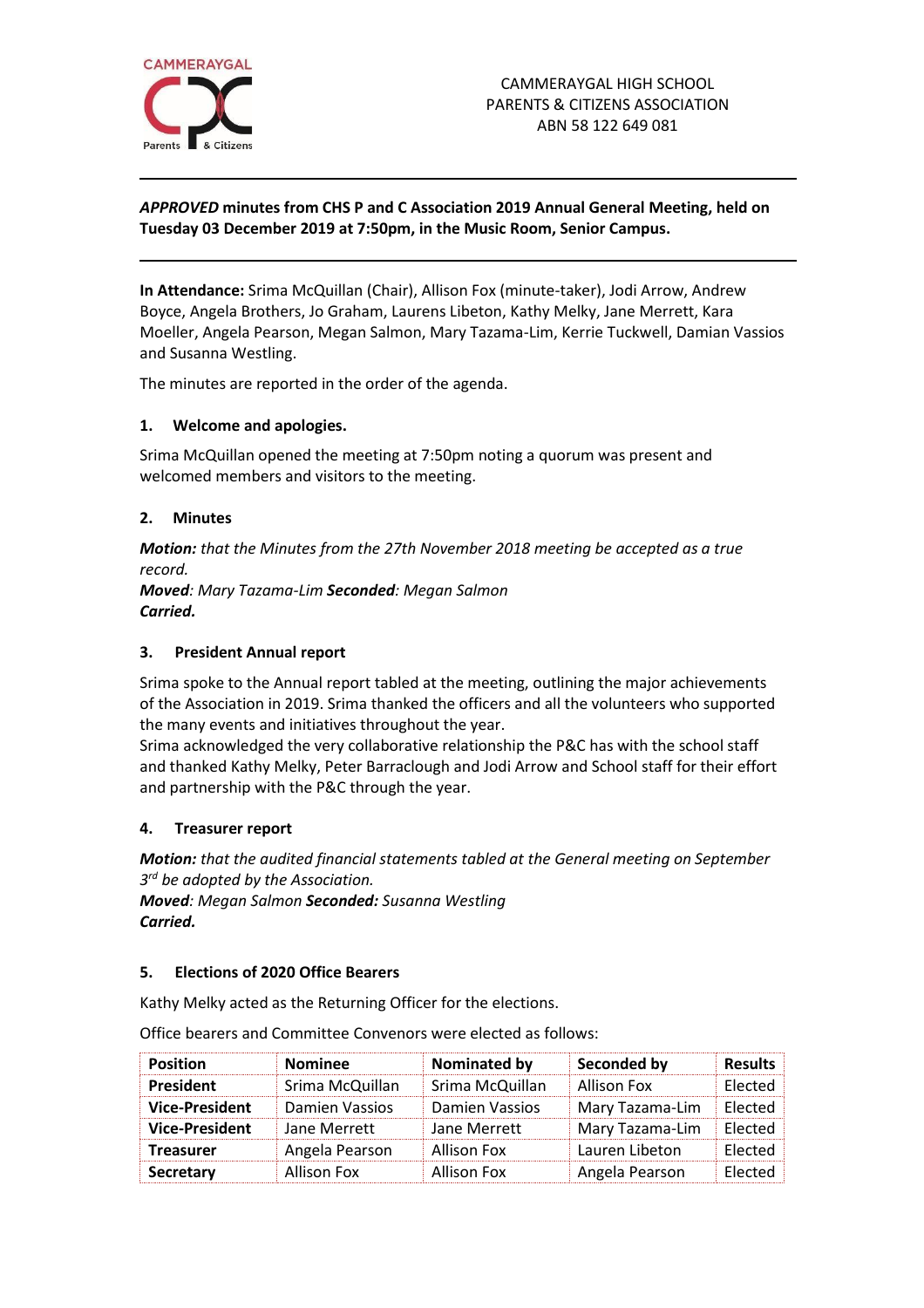

# CAMMERAYGAL HIGH SCHOOL PARENTS & CITIZENS ASSOCIATION ABN 58 122 649 081

| <b>Communications</b>                 | Nil         |             |              |  |
|---------------------------------------|-------------|-------------|--------------|--|
| <b>Community &amp;</b><br>Environment | Nil         |             |              |  |
| Social                                | Karine Marr | Karine Marr | Jane Merrett |  |
| <b>Sports</b>                         |             |             |              |  |
| Uniform                               | Jo Graham   | Jo Graham   | Megan Salmon |  |
| Wellbeing                             | Karine Marr | Karine Marr | Angela Brown |  |

### **6. Membership fee**

*Motion: That the 2020 P&C membership be set at \$1 (one dollar). Moved: Megan Salmon Seconded: Jo Graham Carried.*

### **7. Meeting dates**

**The 2020 meeting dates were noted as follows:** Term 1 (28 January - 9 April): 3 March; 7 April Term 2 (27 April - 03 July): 5 May; 2 June; Term 3 (20 July - 25 September): 4 August; 1 September Term 4 (12 October - 18 December): 3 November; 1 December

*Term 1 and 3 meetings will be held at the Junior Campus in the staff common room and term 2 and 4 meetings will be held at the Senior Campus in the music room.*

*There being no other business, the meeting closed at 8:20pm.*

#### **Appendix 1. 2019 Member Register**

| Geraldine Allan-Willcock | Mat Denny               | Melissa Lam           | Ann See              |
|--------------------------|-------------------------|-----------------------|----------------------|
| Meg Ambrose              | Maryanne Docker         | Deb Lee               | Lynda Stowers        |
| <b>Gaynor Armstrong</b>  | <b>Andrew Durran</b>    | John Lee              | Jay Sunnam           |
| Jodi Arrow               | Priscilla Feehelly      | Laurens Libeton       | Sandhya Sunnam       |
| Daryl Babus              | <b>Allison Fox</b>      | Kristina Markel       | Mary Tazama-Lim      |
| <b>Bernard Babus</b>     | Elspeth Froude          | Srima McQuillan       | Kerrie Tucker        |
| Brinda Balki             | Daniela Gaete-Muller    | Kathy Melky           | Brinda Upreti        |
| Peter Baraclough         | Meera Gopakumar         | Jane Merrett          | <b>Bhuwan Upreti</b> |
| Bridget Bobowski         | <b>Richard Gould</b>    | Kara Moeller          | Claire Wallis        |
| John Bonsor              | Jo Graham               | Hang Nguyen           | Anna Warren          |
| Andrew Boyce             | Robyn Grant             | Stephanie Nicholls    | <b>Tim Warren</b>    |
| Angela Brothers          | Diane Jackson           | Karthikeyan Palanivel | Mary-Anne Webb       |
| Rowan Brown              | Helena Johnstone        | Angela Pearson        | Nichlas Westling     |
| <b>Chris Chambers</b>    | Ravinder Kalvakuntla    | Yemi Penn             | Susanna Westling     |
| Janice Choy              | Belinda Kent            | Amanda Petrides       | Julian Wilcock       |
| <b>Boris Cuzon</b>       | Caroline Kostamo        | Jenny Riseborough     | Margriet Wooldridge  |
| Krystal Denny            | Julie-Anne Lacko Durran | Megan Salmon          |                      |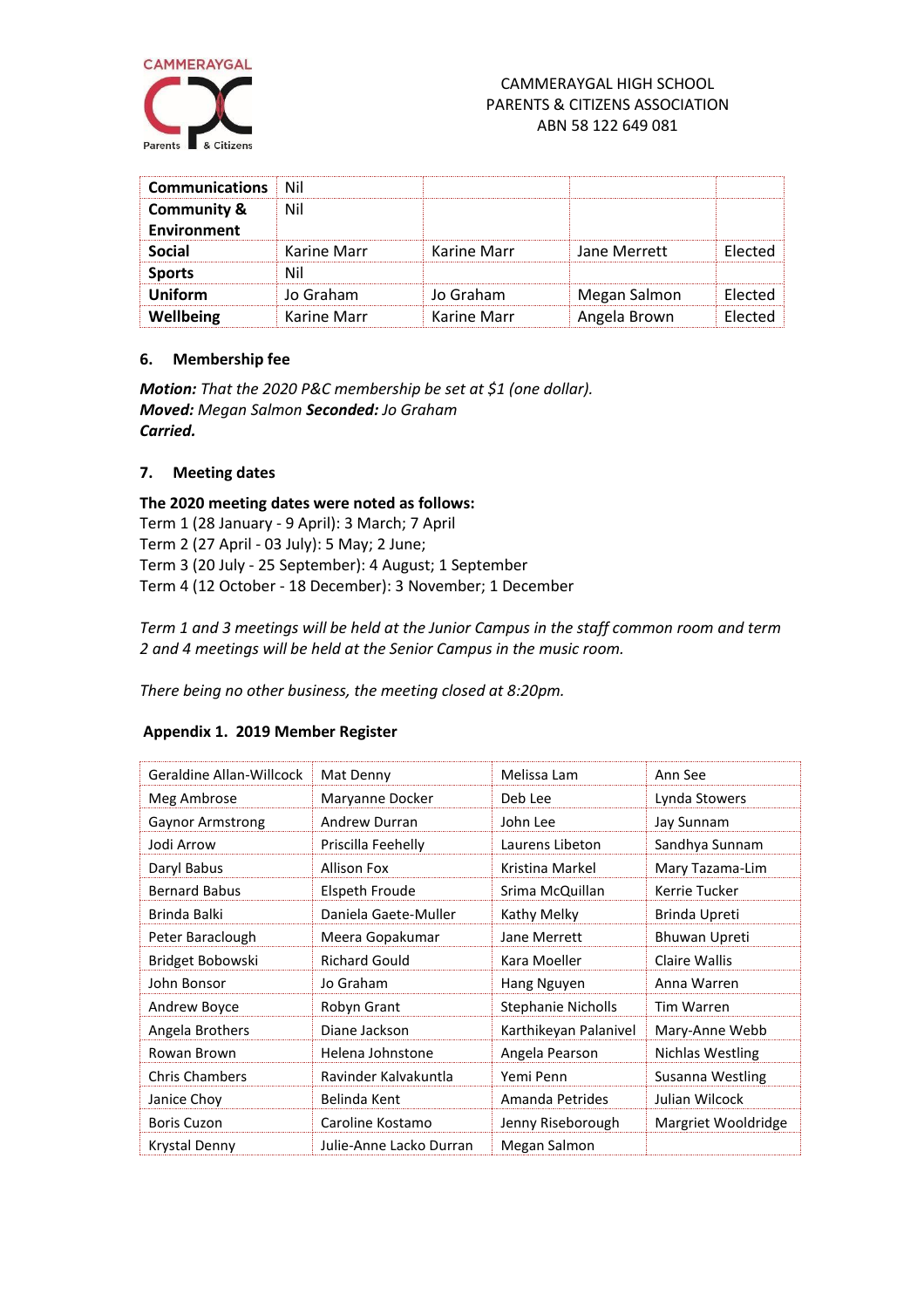

### **Appendix 2. 2019 President Annual Report**

The Cammeraygal High School P&C community is getting stronger each year. The P&C has a great partnership with the school and continues to provide essential resources and support to Cammeraygal High School as the school grows and evolves. The P&C complements school initiatives and works towards creating a fulfilling high school experience for all CHS students.

## **Bringing our community together**

Throughout the year, the P&C sponsored a number of events and activities to bring parents, students, and staff together. Overall, about 75 staff, 250 students and over 900 parents participated in all of these events. Some of this year's event highlights include:

- **Welcome Drinks** Our traditional inaugural event continues to be a fantastic way to welcome year 7 parents into our community. This year was bigger than ever as we also included tours of the new West St Campus.
- **Mother's Day** We held our 2nd Mother's Day breakfast with a great turn-out on Jr Campus. This will be an ongoing event on the Cammeraygal calendar is it is one of two events (Father's Day) that includes both parents and their children from our school.
- **Year 7 Drinks** Yr 7 meet and greet was held at The Union Hotel where our new parents had an opportunity to share their Cammeraygal experiences and create some connections and friendships
- **Father's Day** A beautifully themed fun event which included games and raffles. Not as highly attended as Mother's Day as it was raining heavily and was held on Sr Campus, where kids are less inclined to invite parents. Going forward both Mother's Day and Father's Day will be held on Jr Campus.
- **Dad's night out**  Dads got together over a few beers and beer making/tasting tour at Flat Rock Brew Cafe.
- **Mum's night out** A fun and successful event which included 32 mums putting their artistic hats at Cork and Canvas painting floral masterpieces over a few wines, music and laughter.
- **Trivia Night**  This year's event was highly successful and fun. The Halloween theme was embraced as the community came together dressed to impress (or scare). The raffles and auctions were conducted on-line, allowing the whole community to participate, and freeing up the evening for competitions, games and trivia. Raising \$17,000, our most successful and important event of the year.
- **Year 7 Orientation** Organised for the first week of December, this event is always a great opportunity for students and parents from different schools to come together to meet new friends and learn more about their new school.

## **Sports**

The Cammeraygal P&C organises a number of extracurricular sports programs which take place outside of school hours. Most sports are allocated by year groups, are not graded and foster a "have a go" mentality - which creates a welcoming and inclusive atmosphere, regardless of ability. The majority of CHS kids participate in at least one, if not multiple P&C sports. Participation in sports, both by the students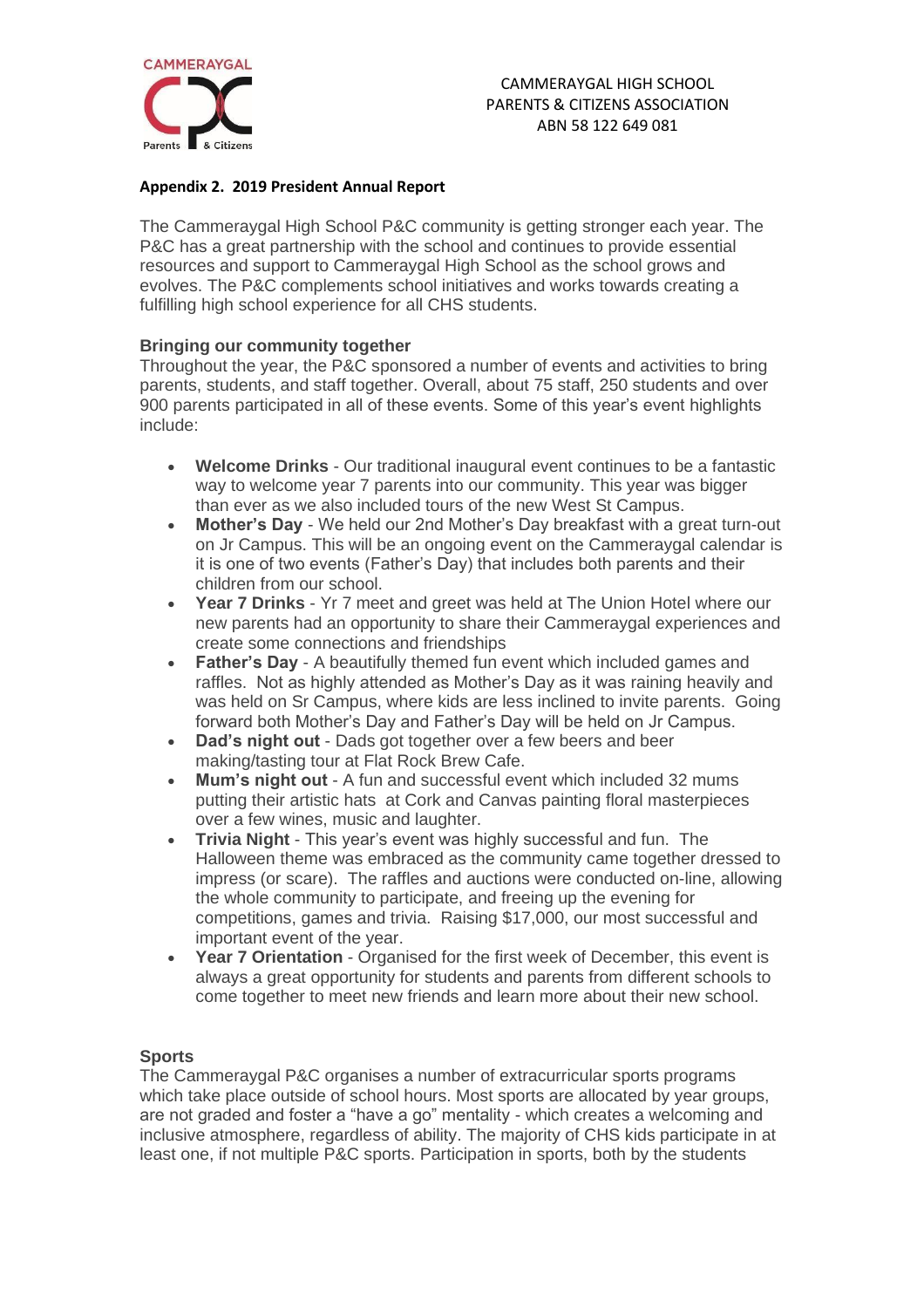

playing and the parents managing/ watching, has been instrumental in creating a strong CHS community.

In 2019, P&C extracurricular sports continued to grow. P&C sports included Netball (6 teams), basketball (13 teams), soccer (5 teams), and tennis (one large team). Over 300+ students are registered in P&C sport, which is a pretty extraordinary level of participation for a school our size.

### **Finances**

In 2019, the P&C raised over \$97,000 through a combination of voluntary contributions and fundraising efforts. The major sources of income were voluntary contributions (\$68,000), Trivia Night (\$17,000), grants (\$5,000), and other fundraising activities (\$5,500). We are very grateful to the school for collecting P&C contributions on our behalf. By using the schools online payment system, the P&C has significantly increased both the participation rate and total amount collected. A heartfelt thank you to all the parents for your contributions.

This year the P&C body has funded:

- Wellbeing activities
- Various school initiatives
- Robotics club
- SRC events and programs

We end the year with a healthy bank balance of over \$150,000 which will help us to support priority initiatives in years to come. We also had our financial accounts audited for the first time.

## **Wellbeing**

The P&C has always strongly supported wellbeing initiatives in order to establish a sustainable, healthy, positive and connected school culture. Wellbeing events typically focus on engaging students, teachers and parents so that everyone can support each other along the journey. The Tomorrow Man and Tomorrow Woman programs, which the P&C introduced a few years ago, continue to be run each year and help our students challenge stereotypes, learn to support each other and learn to celebrate individuality. In 2019, we added to this curriculum and brought in Paul Dillon as a speaker to help students, staff and parents understand the drug and alcohol landscape that we are all navigating. The feedback from the 100+ parents and community members who attended Paul Dillon's lecture was extremely positive and we hope to book him again in the future.

I'd also like to acknowledge the wonderful work done by all of our P&C committees over the year:

• The Various **Sports** Conveners do an enormous amount of work organising teams, training venues, uniforms, working with children checks, managers and coaches - and dealing with the payments for all of that. Additionally in 2019, netball and basketball added the ability to participate in the Active kid vouchers scheme, which, while being an incredible administrative burden, helped to lower the overall costs for many participants. A huge vote of thanks to Margriet Wooldridge, Amanda Petrides, Anna Castle-Burton, Vicky